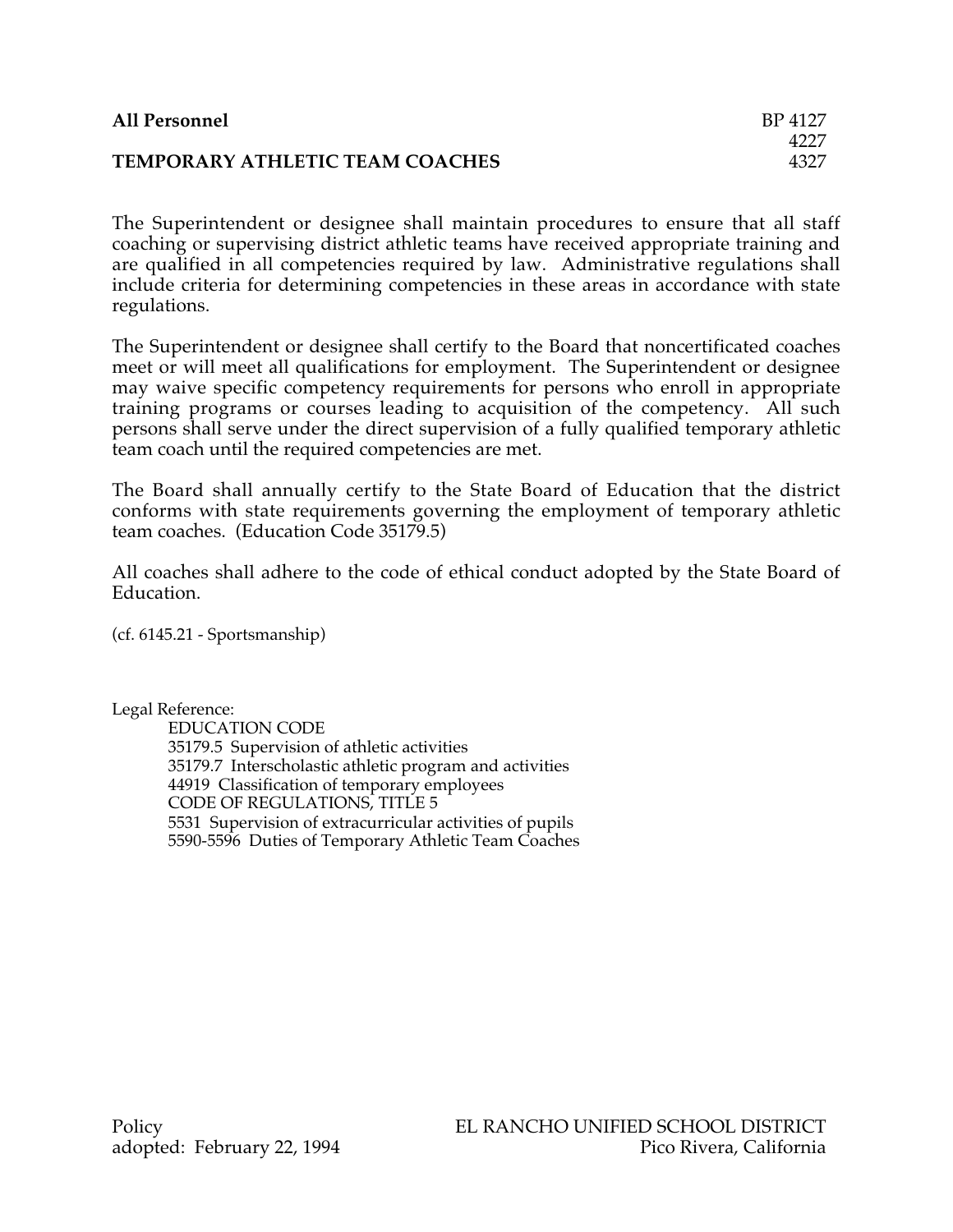| <b>All Personnel</b>            | AR 4127 (a) |
|---------------------------------|-------------|
|                                 | 4227        |
| TEMPORARY ATHLETIC TEAM COACHES | 4327        |

Prior to employment, all noncertificated coaches shall be subject to a criminal records check and shall receive the appropriate medical clearances from a licensed physician as required by state regulations.

## **Competencies**

Temporary athletic team coaches shall give evidence of required competencies by one or more of the means listed for each area below:

- 1. Care and prevention of athletic injuries, basic sports injury first aid, and emergency procedures:
	- a. Completion of a college-level course in the care and prevention of athletic injuries and possession of a valid cardiopulmonary resuscitation (CPR) card.
	- b. A valid sports injury certificate or first aid card, and a valid cardiopulmonary resuscitation (CPR) card.
	- c. A valid Emergency Medical Technician (EMT) I or II card.
	- d. A valid trainer's certification issued by the National or California Athletic Trainers' Association (NATA/CATA).
	- e. Practical experience under the supervision of an athletic coach or trainer or experience assisting in team athletic training and conditioning and both valid CPR and first aid cards.
- 2. Coaching theory and techniques in the sport or game being coached:
	- a. Completion of a college course in coaching theory and techniques.
	- b. Inservice programs arranged by a school district or county office of education.
	- c. Prior service as a student coach or assistant athletic coach in the sport or game being coached.
	- d. Prior coaching in community youth athletic programs in the sport being coached.
	- e. Prior participation in organized competitive athletics at high school level or above in the sport being coached.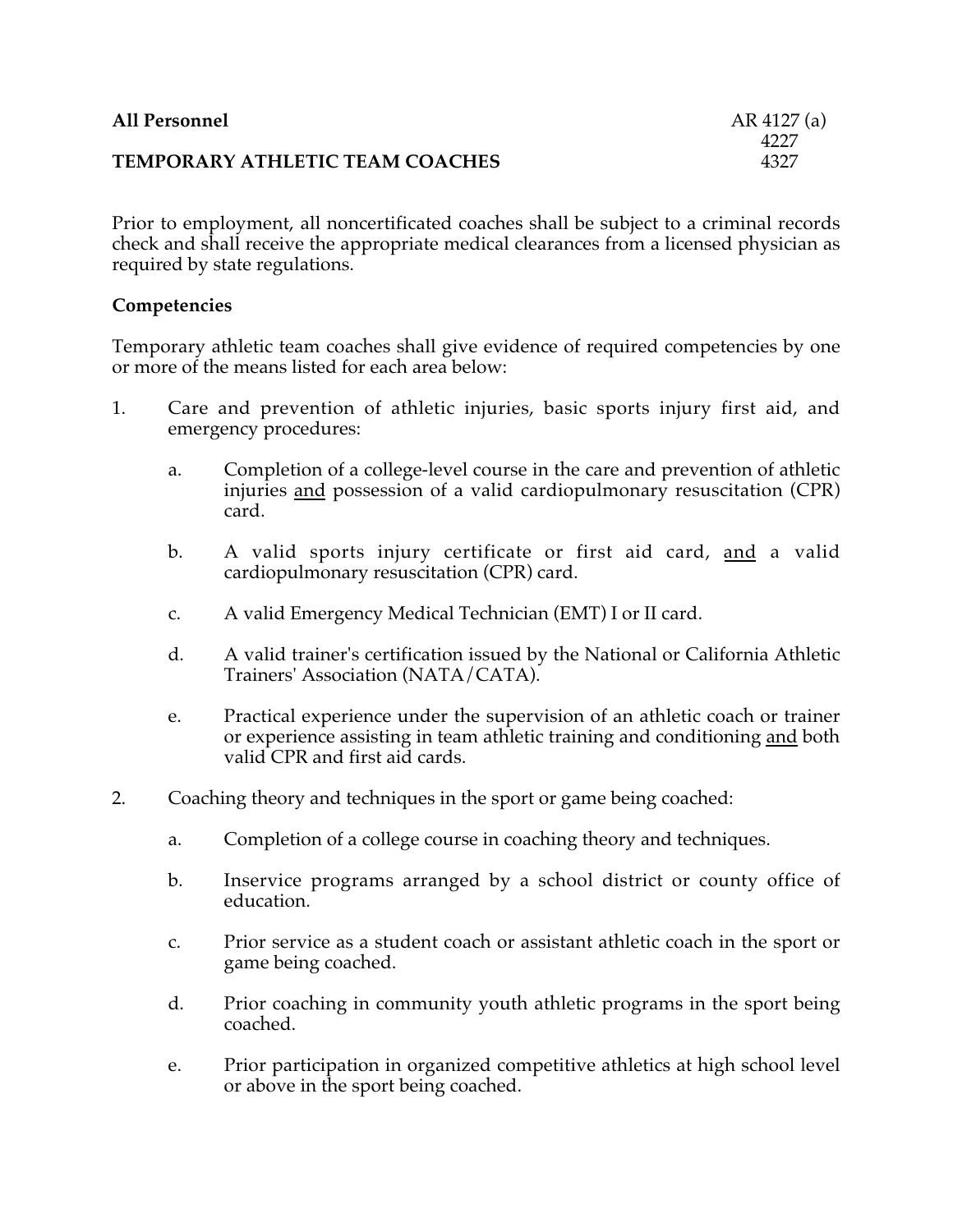|                                                    | AR 4127 (b) |
|----------------------------------------------------|-------------|
|                                                    | 4227        |
| <b>TEMPORARY ATHLETIC TEAM COACHES (continued)</b> | 4327        |

- 3. Knowledge of the rules and regulations pertaining to the sport or game being coached, the league rules, and, at high school level, the regulations of the CIF.
- 4. Child or adolescent psychology as it relates to sports participation:
	- a. Completion of a college-level course in child psychology for elementary school positions and adolescent or sports psychology for secondary school positions.
	- b. Completion of a seminar or workshop on human growth and development of youth.
	- c. Prior active involvement with youth in school or community sports program. (Title 5, 5593)
- 5. Substance abuse prevention, including but not limited to tobacco, alcohol, steroids and human growth hormones, as evidenced by the completion of a college-level course, workshop or seminar that includes instruction on:
	- a. Substance abuse prevention, and
	- b. The physical and psychological effects of steroids and human growth hormones.

In addition noncertificated persons employed to coach or supervise district athletic teams must first be determined:

- 1. Not to have been convicted of any offense referred to in Education Code 44010, 44011 or 44424, or any offense involving moral turpitude or evidencing unfitness to associate them with children.
- 2. To be free from tuberculosis and any other contagious disease that would prohibit certificated teachers from teaching, as verified by a written statement, renewable every four years, from a licensed physician or other person approved by the district. (Title 5, 5592)

Employees providing supervisory or instructional services in inter-scholastic athletic programs and activities shall:

- 1. Show respect for players, officials and other coaches.
- 2. Respect the integrity and judgment of game officials.
- 3. Establish and model fair play, sportsmanship, and proper conduct.